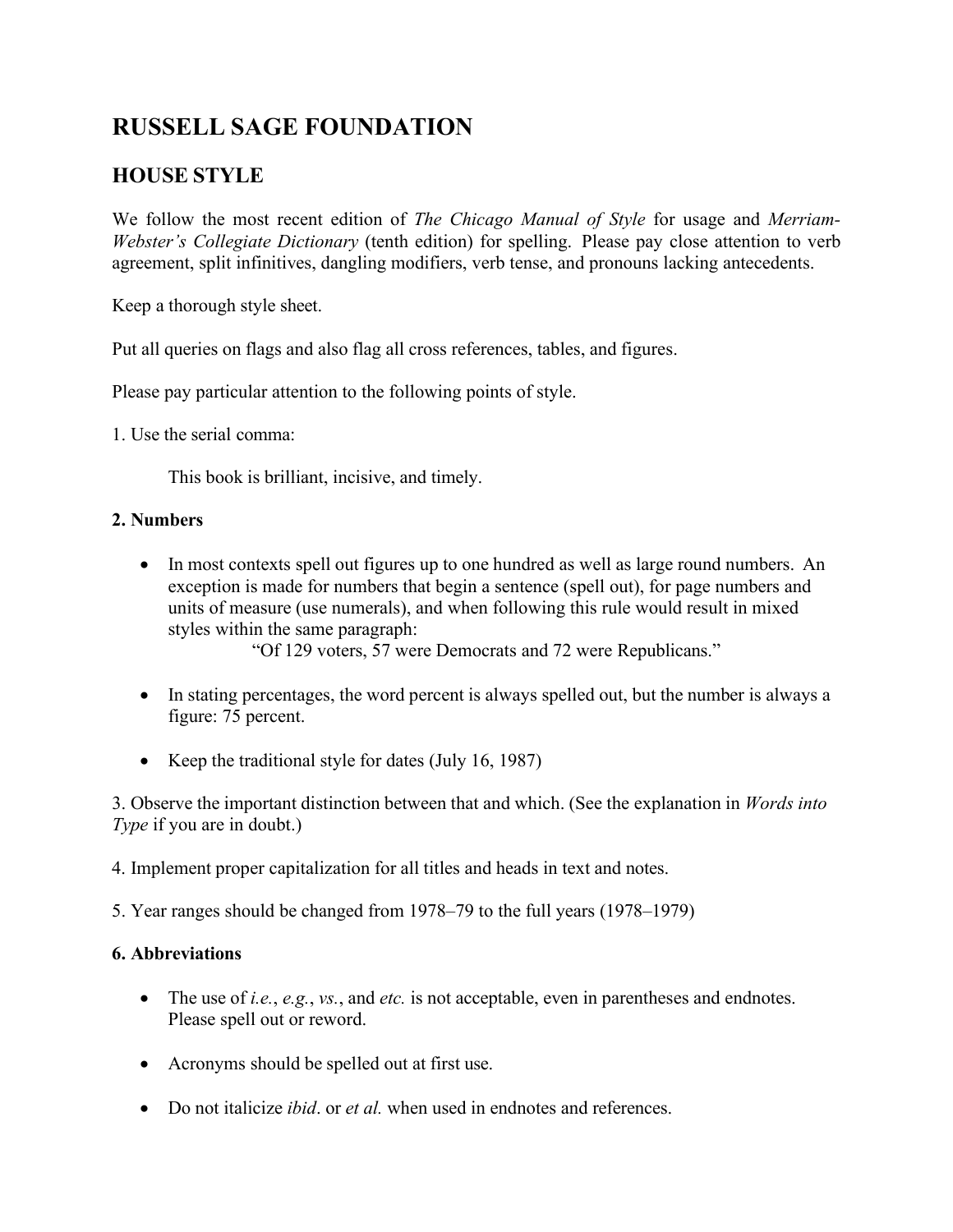• The words *Hispanic* , Latina, Latino, Latinx, Latin@, *African American* and other ethnic and racial appellations derived from proper nouns should be capitalized. The words white and black should be lower case. Note that per *The Chicago Manual of Style*, we lowercase black and white, but authors may capitalize the words as long as all racial designations are capitalized. For question about particular terms please speak with the press.

# **7. Use of biased, derogatory, or offensive language**

- In quoted texts within scholarly works the preference is to elide the word  $(n,\dots, r,\dots, g)$ etc.). It is acceptable to add an *s* at the end of the dash to make the sentence grammatically correct. We encourage the author to include an explanation for why the word has been changed. If the word is used repeatedly (for example, in an ethnography where the respondents use the word as part of their normal responses) a note of explanation must be included in the FM, whether as a separate note or as part of the introductory material.
- If the author wants to retain the full use, they must speak with the director of publications to get approval to do so, and the author must include some kind of explanation in a note attached to first use.
- If citing the title of a published work in-text, the word or words should be retained but an endnote should be added to explain why it was retained.
- Be alert to sexism and racism. Change or tactfully query the author.

8. Identifications and first names of people mentioned in the text should be queried in the text if not provided. First names should be given the first time an author's name is used in the text and throughout the references. We prefer the article *the* before such identifications:

"The psychologist Judith Wallerstein has stated that . . ."

9. The use of *they*, *their*, or *them* as singular gender-neutral pronouns is acceptable ( as is the generic "he" or "she" but avoid gender role stereotyping).

10. Reword any references to material "above" or "below."

11. Drop ellipses from the beginning and end of quoted material.

12. Tables and figures should be double-numbered by chapter: 1.1, 1.2, 2.1, and so on. In-text references to them (and to other chapters) should be lower case: "see table 3.2"; "see chapter 7." Use italicized letters when necessary for table footnotes.

# **13. References and Endnotes**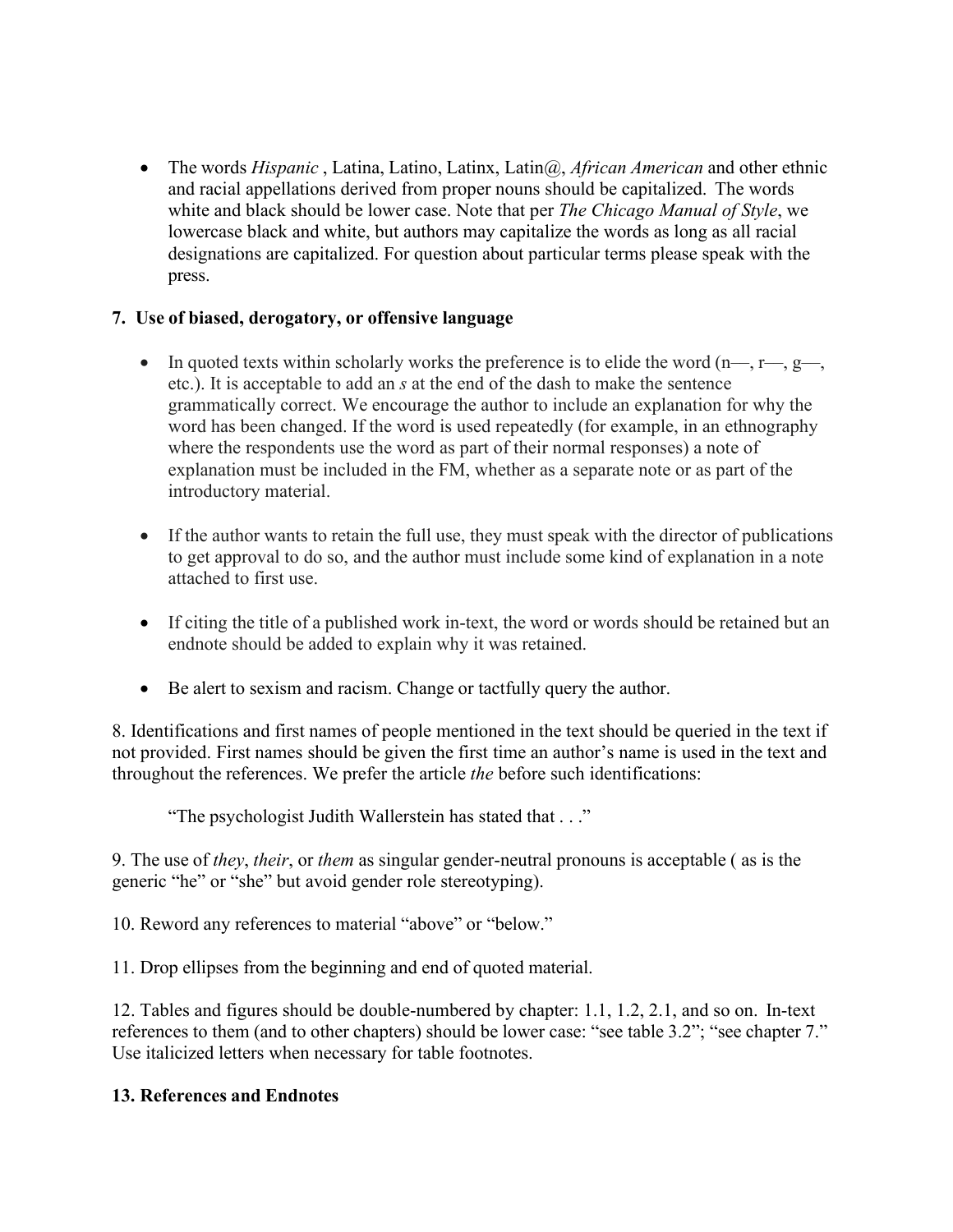- We typically use author and date system of citation: "McFate 1995" in endnotes, with a complete citation appearing in a reference list at the end of the book/chapter. To include page numbers with a string of citations please use the following style: McFate 1995, 9; Jones and Murphy 1992, 6–10; Hardin 1990, ch. 4. There are exceptions to this, so please confirm with the RSF director of publications. Copyeditors should move in-text citations to endnotes and add a superscript note number. Ibid. may be used in endnotes, but not italicized.
- Check all citations against the reference list. Query author regarding references that do not appear in both places.
- For substantive notes, we use endnotes. Mark note numbers in text for superscript and repeat them in the margin within a circle. Verify that they run consecutively and match the endnotes themselves.
- Avoid note numbers in mid-sentence, unless placing them at the end of a sentence would confuse what is being cited.
- In references if an offensive word is used in the title of a published work, it should be retained.

14. Every element of the text should be coded including lists, equations, and the subsections of tables and figures.

15. Any references to color—in text, or in captions, or in the key within the art—need to be worded so that they will work when printed in black and white **and** when it appears in color as an ebook.

#### **Sample References:**

Please note the use of first names and issue numbers throughout the references.

#### *Standard entry for single-author book:*

Grubb, W. Norton. 1996. *Learning to Work: Reintegrating Job Training and Education.* New York: Russell Sage Foundation.

#### *Standard entry for multi-author book:*

Spain, Daphne, and Suzanne M. Bianchi. 1996. *Balancing Act: Motherhood, Marriage, and Employment Among American Women*. New York: Russell Sage Foundation.

#### *Standard entry for journal article:*

Avery, Roger, Frances Goldscheider, and Alden Speare. 1992. "Feathered Nest/Gilded Cage: Parental Income and Leaving Home in the Transition to Adulthood." *Demography* 29(3): 375- 88.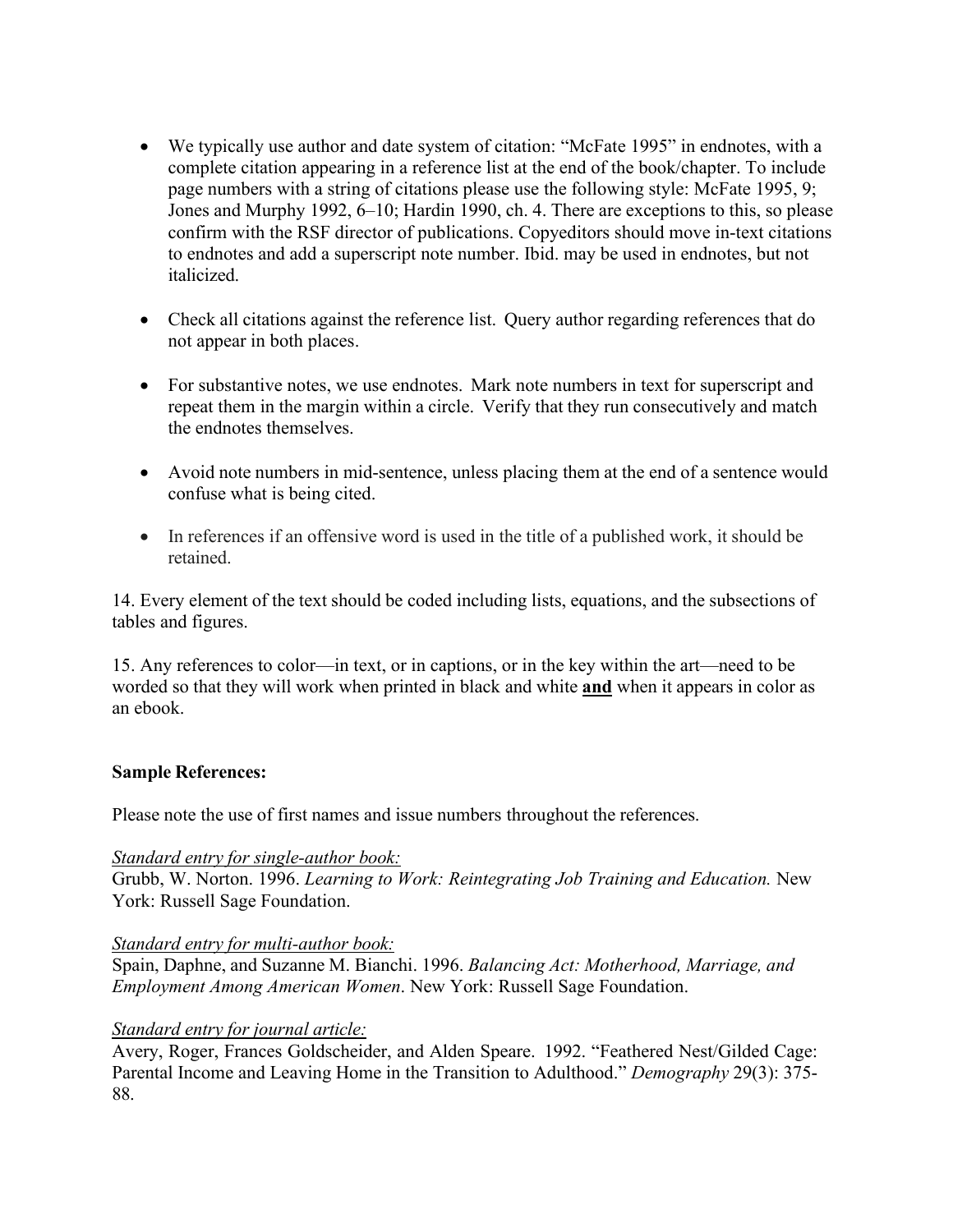#### *Chapter in edited volume:*

Bianchi, Suzanne M. 1993. "Children of Poverty: Why Are They Poor?" In *Child Poverty and Public Policy*, edited by Judith A. Chafel. Washington, D.C.: Urban Institute Press.

#### *Two entries/same author (order from earliest to latest; then alpha order by title):* Cherlin, Andrew. 1978. "Remarriage as an Incomplete Institution." *American Journal of Sociology* 84(November): 634-50.

——. 1992. *Marriage, Divorce, Remarriage.* Cambridge, Mass.: Harvard University Press.

#### *Newspaper article:*

Constable, Pamela. 1995. "Md. Church, Holy Matrimony Times Six." *The Washington Post,* June 26, 1995, p. B1, 3.

# *Occasional paper/working paper:*

Danziger, Sheldon, and Jonathan Stern. 1990. "The Causes and Consequences of Child Poverty in the United States." *Innocenti* occasional paper 10. Florence, Italy: UNICEF International Child Development Centre.

#### *Institutional author:*

Families and Work Institute. 1995. *Women: The New Providers*. Benton Harbor, Mich.: Whirlpool Foundation.

# *Conference paper:*

Hughes, James W. 1994. "Economic Shifts and the Changing Home Ownership Trajectory." Paper presented to the Office of Housing Research, Fannie Mae, Conference on Understanding Household Savings for Homeownership. Washington (November 12, 1994).

# *Authored article in government publication:*

O'Connell, Marin. 1991. "Late Expectations: Childbearing Patterns of American Women for the 1990s." *Current Population Reports*, series P23, no. 176. Washington: U.S. Government Printing Office for U.S. Bureau of the Census.

# *Dissertation:*

Robinson, James Gregory. 1988. "A Cohort Analysis of Trends in the Labor Force Participation of Men and Women in the United States: 1890 to 1985." Ph.D. diss., University of Pennsylvania.

# *Unpublished paper:*

Romano, Angela. 1995. "Changing Gender Ideology: 1977-1993." Unpublished paper. University of Maryland, College Park.

#### *Government publication:*

U.S. Department of Commerce. U.S. Bureau of the Census. 1953. *Census of Population and Housing: 1950*, vol. 2, part 1. Washington: U.S. Government Printing Office.